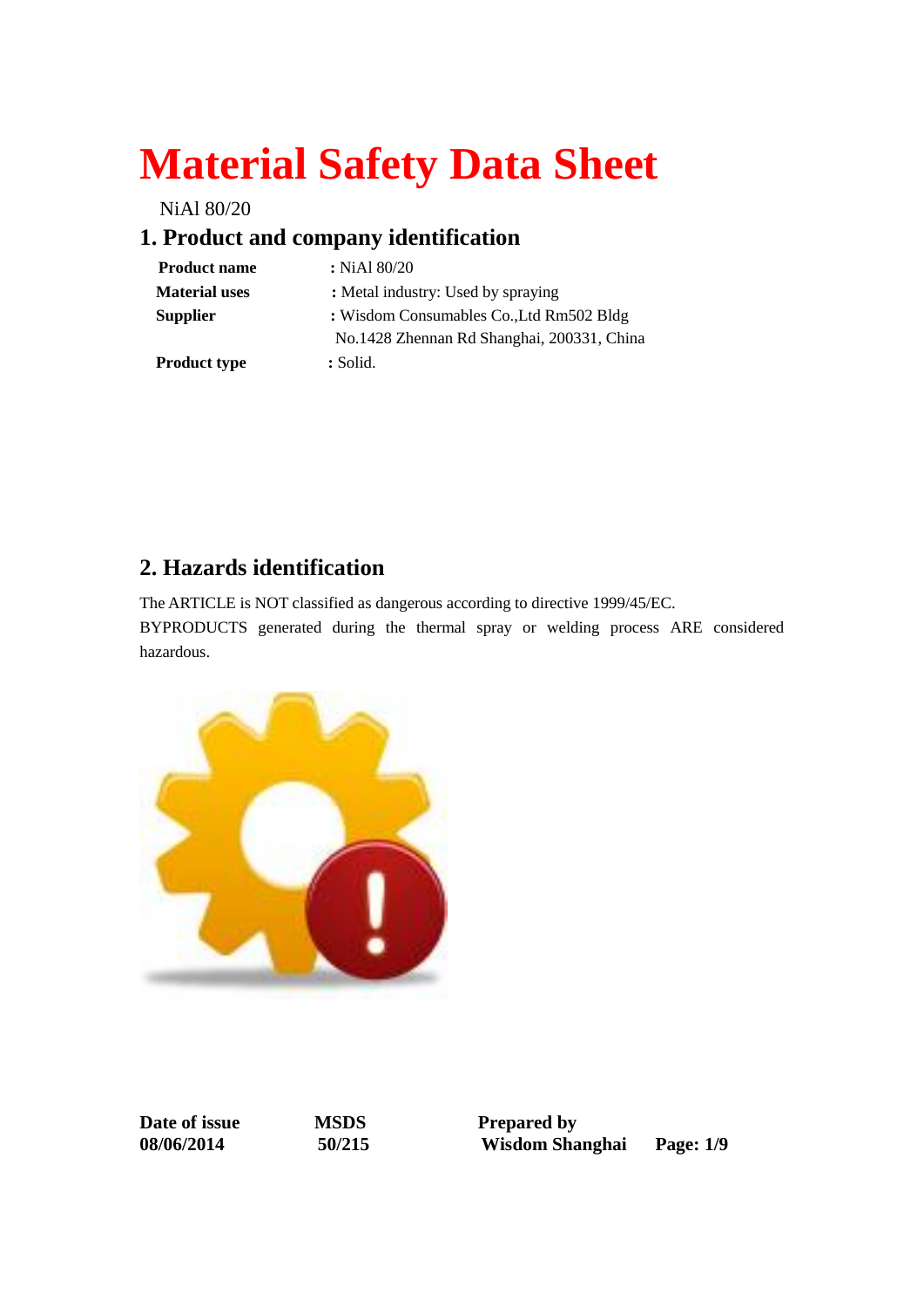#### **HAZARD STATEMENTS:**

May cause cancer by inhalation

May cause an allergic skin reaction

#### **PRECAUTIONARY STATEMENTS:**

 Obtain special instructions before use Do not handle until all safety precautions have been read and understood Avoid breathing dust or fume Wear protective gloves, protective clothing, eye, and face protection Contaminated work clothing should not be allowed out of the workplace If exposed or concerned, get medical advice/attention See Section 11 for more detailed information on health effects and symptoms

#### **3. FIRST-AID MEASURES**

**.**

**These measures apply primarily to the byproducts produced during thermal spray or welding.**

| Move exposed person to fresh air. Keep the person warm and at rest. If not      |
|---------------------------------------------------------------------------------|
| breathing or if breathing is irregular or if respiratory arrest occurs, provide |
| artificial respiration or oxygen by trained personnel. It may be dangerous to   |
|                                                                                 |
| medical attention if unconscious, place in recovery position and get medical    |
| attention immediately. Maintain an open airway. Loosen tight clothing such as   |
|                                                                                 |
|                                                                                 |

- **Ingestion:** Wash out mouth with water. Remove dentures if any. Move exposed person to fresh air. Keep the person warm and at rest. If material has been swallowed and the exposed person is conscious, give small quantities of water to drink. Stop if the exposed person feels sick as vomiting may be dangerous. Do not induce vomiting unless directed to do so by medical personnel. If vomiting occurs, the head should be kept low so that vomit does not enter the lungs. Obtain medical attention if symptoms occur. Never give anything by mouth to an unconscious person. If unconscious, place in recovery position and get medical attention immediately. Maintain an open airway. Loosen tight clothing such as a collar, tie, belt or waistband.
- **Skin Contact:** Flush contaminated skin with plenty of water. Remove contaminated clothing and shoes. Obtain medical attention if symptoms occur. Wash clothing before reuse. Clean shoes thoroughly before reuse.
- **Eye Contact:** Immediately flush eyes with plenty of water for at least 15 minutes, occasionally lifting the upper and lower eyelids. Check for and remove any contact lenses. Get medical attention if irritation occurs.

| Date of issue | MSDS   | <b>Prepared by</b> |           |
|---------------|--------|--------------------|-----------|
| 08/06/2014    | 50/215 | Wisdom Shanghai    | Page: 2/9 |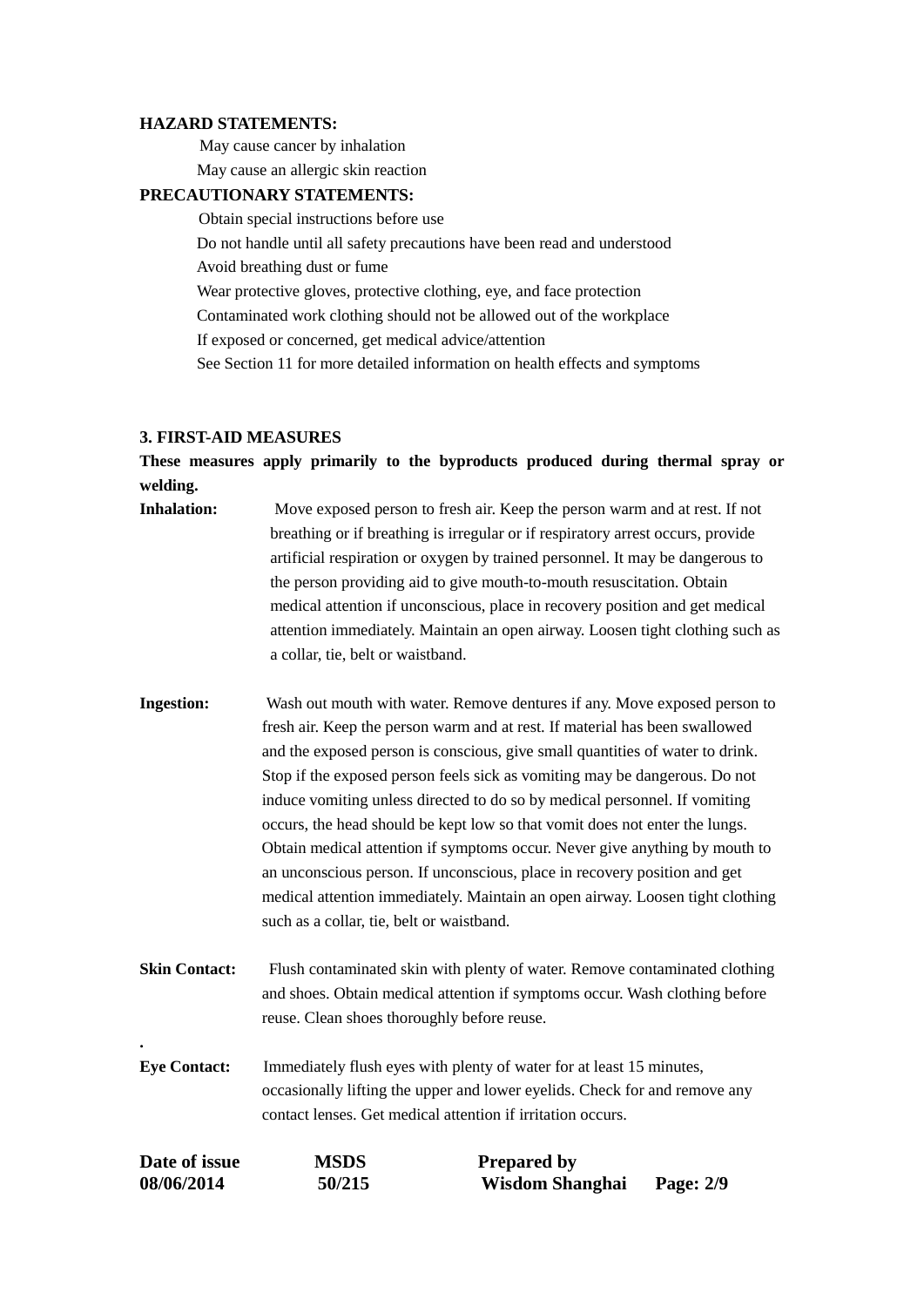**Protection of First Aiders:** No action shall be taken involving any personal risk or without suitable training.

**See Section 11 for more detailed information on health effects and symptoms.**

#### **4. FIRE-FIGHTING MEASURES**

**This section applies primarily to the wire as supplied. Extinguishing Media Suitable:** Use an extinguishing agent suitable for the surrounding fire. **Not Suitable:** None known **Special Exposure Hazards:** No specific hazard **Hazardous Thermal Decomposition Products: Some metallic oxides**

#### **5. ACCIDENTAL RELEASE MEASURES**

**These measures apply to the wire as supplied and the byproducts produced during the thermal spray or welding process.**

**Personal Precautions:** Immediately contact emergency personnel. Keep unnecessary personnel away. Use suitable protective equipment.

|           | <b>Environmental Precautions:</b> Avoid dispersal of split material and runoff and contact with |
|-----------|-------------------------------------------------------------------------------------------------|
|           | soil, waterways, drains and sewers.                                                             |
| _ _ _ _ _ |                                                                                                 |

**Methods for Cleaning Up:** Use appropriate tools to transfer the split solid to a convenient waste disposal container. Recycle if possible.

#### **6. HANDLING AND STORAGE**

#### **This section applies primarily to the wire as supplied.**

| <b>Handling:</b> | Eating, drinking and smoking should be prohibited in areas where this    |
|------------------|--------------------------------------------------------------------------|
|                  | material is handled, stored and processed. Workers should wash hands and |
|                  | face before eating, drinking and smoking.                                |
| Storage:         | Keep container tightly closed. Keep container in a cool, well ventilated |
|                  | area.                                                                    |
| Packaging:       | Metals Recommended: Use original container.                              |

#### **7. EXPOSURE CONTROLS / PERSONAL PROTECTION**

**This section contains information which applies during the welding and thermal spray processes.**

| Date of issue |  |
|---------------|--|
| 08/06/2014    |  |

**Data Islams Prepared by 08/06/2014 50/215 Wisdom Shanghai Page: 3/9**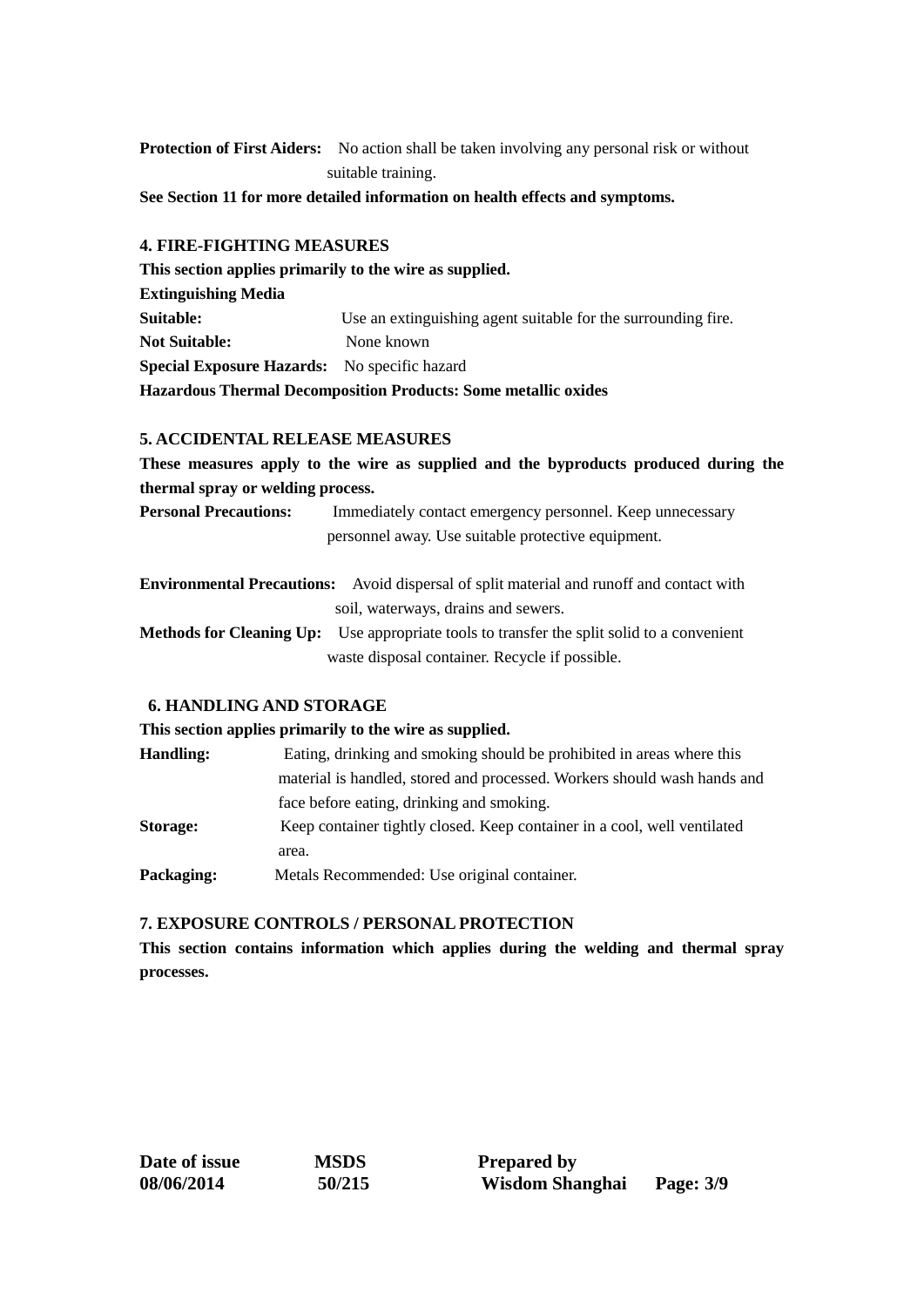| Components              | OSHA PEL(mg/m3)                                                | ACGIH TLV(mg/m3)           |
|-------------------------|----------------------------------------------------------------|----------------------------|
| Al                      | 15 total dust, 5 respirable                                    |                            |
| B                       | 15 total dust, 5 respirable                                    | 10 dust                    |
| $\mathcal{C}$           | 15 total dust, 5 respirable                                    | 10 inhalable, 3 respirable |
| $Cr$ metal*             |                                                                | 0.5                        |
| $Cr^*$                  | $0.5$ (as Cr III)                                              | $0.5$ (as Cr III)          |
|                         | $0.005$ (as Cr VI)                                             | $0.05$ (as Cr VI)          |
| Co                      | 0.1                                                            | 0.02                       |
| Cu                      | $1$ dust, $0.1$ fume                                           | 1 dust, 0.2 fume           |
| Hf                      | 0.5                                                            | 0.5                        |
| Fe(oxide fume)          | 10                                                             | 5                          |
| Mn                      | 5                                                              | $0.2$ (as fume)            |
| Mo                      | 15 total dust, 5 respirable                                    | 10 inhalable, 3 respirable |
| $Ni**$                  | 1                                                              | $0.1$ (soluble compounds)  |
| Nb                      |                                                                |                            |
| Si                      | 15 total dust, 5 respirable                                    |                            |
| Ta                      | 5                                                              |                            |
| Ti                      |                                                                |                            |
| W                       |                                                                | 5                          |
| Y                       |                                                                | 1                          |
| Additional Information: | $*$ A portion of motellic obromium may be converted during the |                            |

**Additional Information:** \* A portion of metallic chromium may be converted during the welding process to hexavalent chromium. Hexavalent chromium is classified as an IARC Group 1 carcinogen. NTP classifies **hexavalent**  Chromium as Known to be Carcinogenic. \*\* A portion of nickel may be converted during the thermal spray process to nickel compounds which are classified as an IARC Group Carcinogen. NTP classifies nickel compounds as Known to be Carcinogenic. which are classified as an IARC Group 1 Carcinogen. NTP classifies nickel compounds as Known to be Carcinogenic. **Monitoring Procedures:** If this product contains ingredients with exposure limits, personal, workplace atmosphere or biological monitoring may be required to determine the effectiveness of ventilation or other control measures and/or the necessity to use respiratory protective equipment. Reference should be made to European Standard EN 689 for methods for the assessment of exposure by inhalation to chemical agents and national guidance documents for methods for the determination of Hazardous substances. **Exposure Controls**

**Date of issue MSDS Prepared by** 

**08/06/2014 50/215 Wisdom Shanghai Page: 4/9**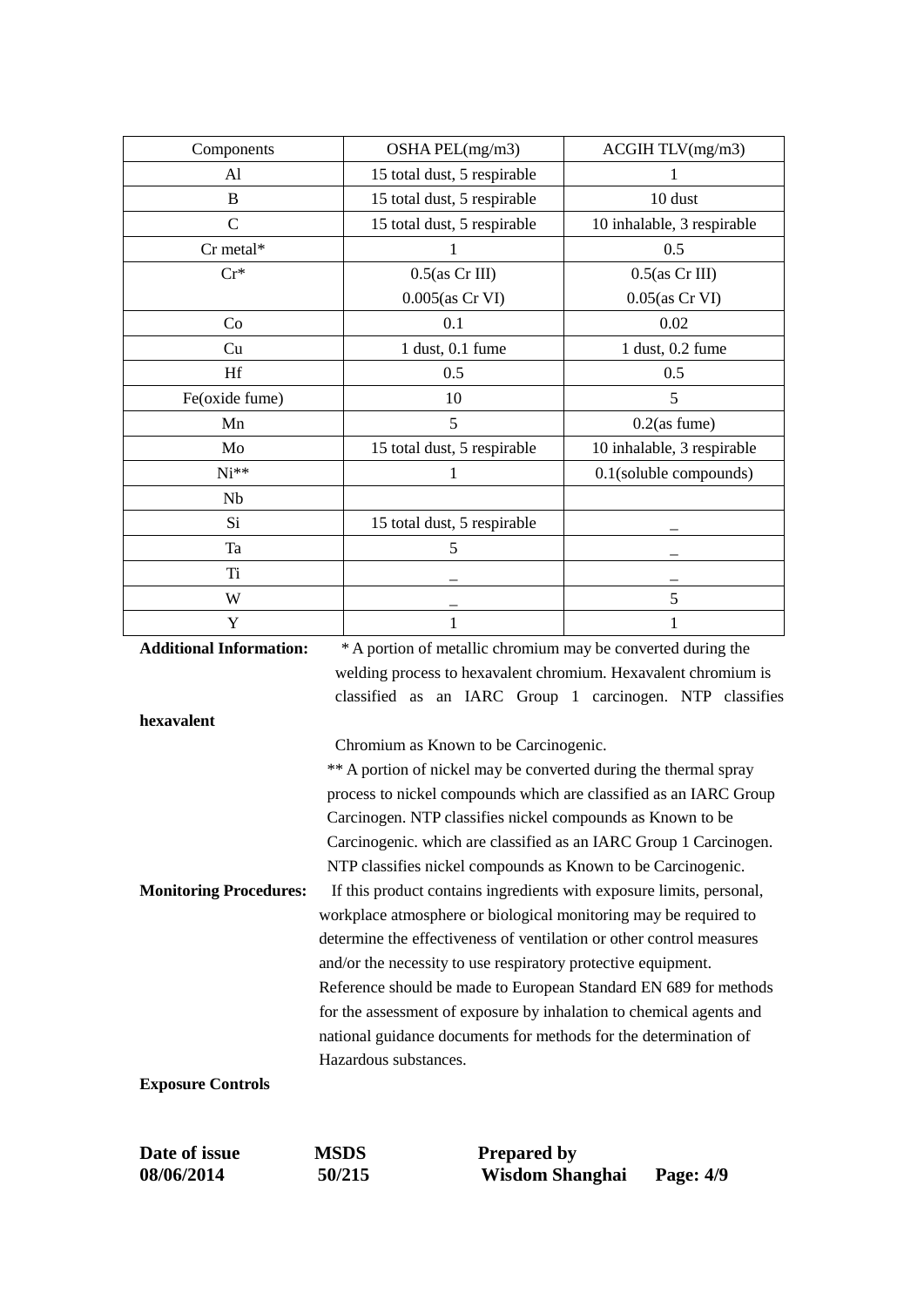|                                | <b>Occupational Exposure:</b> Use process enclosures, local exhaust ventilation or other engineering<br>controls to keep airborne levels below recommended exposure limits. If<br>user operations generate dust, fumes or mist, use ventilation to keep<br>exposure to airborne contaminants below the exposure limit. |
|--------------------------------|------------------------------------------------------------------------------------------------------------------------------------------------------------------------------------------------------------------------------------------------------------------------------------------------------------------------|
| <b>Respiratory Protection:</b> | Use a properly fitted, air-purifying or air-fed respirator complying                                                                                                                                                                                                                                                   |
| with                           |                                                                                                                                                                                                                                                                                                                        |
|                                | an approved standard if a risk assessment indicates this is necessary.                                                                                                                                                                                                                                                 |
|                                | Respirator selection must be based on known or anticipated exposure                                                                                                                                                                                                                                                    |
|                                | levels, the hazards of the product and the safe working limits of the<br>selected respirator.                                                                                                                                                                                                                          |
| <b>Hand Protection:</b>        | Gloves should be worn to minimize contact. During the thermal spray<br>process, heat insulated gloves are recommended.                                                                                                                                                                                                 |
| <b>Eye Protection:</b>         | Safety glasses or goggles are recommended when handling this material.<br>During the thermal spray process, safety goggles and dark lenses must be<br>worn.                                                                                                                                                            |
| <b>Skin Protection:</b>        | Personal protective equipment for the body should be selected based on                                                                                                                                                                                                                                                 |
|                                | the task being performed and the risks involved and should be approved                                                                                                                                                                                                                                                 |
|                                | by a specialist before handling this product.                                                                                                                                                                                                                                                                          |
| <b>Hearing Protection:</b>     | During the thermal spray process, the operator and other personnel close                                                                                                                                                                                                                                               |
|                                | to the spray operation must be protected from excessive noise.                                                                                                                                                                                                                                                         |
|                                | Use hearing protection that meets local standards.                                                                                                                                                                                                                                                                     |
| <b>Hygiene Measures:</b>       | Wash hands, forearms and face thoroughly after handling chemical                                                                                                                                                                                                                                                       |
|                                | products, before eating, smoking and using the lavatory and at the end of                                                                                                                                                                                                                                              |
|                                | the working period. Appropriate techniques should be used to remove                                                                                                                                                                                                                                                    |
|                                | potentially contaminated clothing. Wash contaminated clothing before                                                                                                                                                                                                                                                   |
|                                | reusing. Ensure that eyewash stations and safety showers are close to the                                                                                                                                                                                                                                              |
|                                | workstation location.                                                                                                                                                                                                                                                                                                  |
|                                |                                                                                                                                                                                                                                                                                                                        |

### **8. PHYSICAL AND CHEMICAL PROPERTIES**

|                        | This section applies primarily to the wire as supplied.       |  |
|------------------------|---------------------------------------------------------------|--|
| <b>Appearance</b>      |                                                               |  |
| <b>Physical State:</b> | Solid (wire)                                                  |  |
| Color:                 | Metallic gray                                                 |  |
| Odor:                  | Odorless                                                      |  |
| <b>Odor Threshold:</b> | Not Available                                                 |  |
|                        | <b>Important Health, Safety and Environmental Information</b> |  |
| PH:                    | Not Applicable                                                |  |
| <b>Boiling Point:</b>  | Not Available                                                 |  |
| <b>Melting Point:</b>  | >1300 $\mathbb{C}$                                            |  |
| <b>Flash Point:</b>    | Not Available                                                 |  |
|                        |                                                               |  |

| <b>Date of issue</b> | <b>MSDS</b> | <b>Prepared by</b> |           |
|----------------------|-------------|--------------------|-----------|
| <b>08/06/2014</b>    | 50/215      | Wisdom Shanghai    | Page: 5/9 |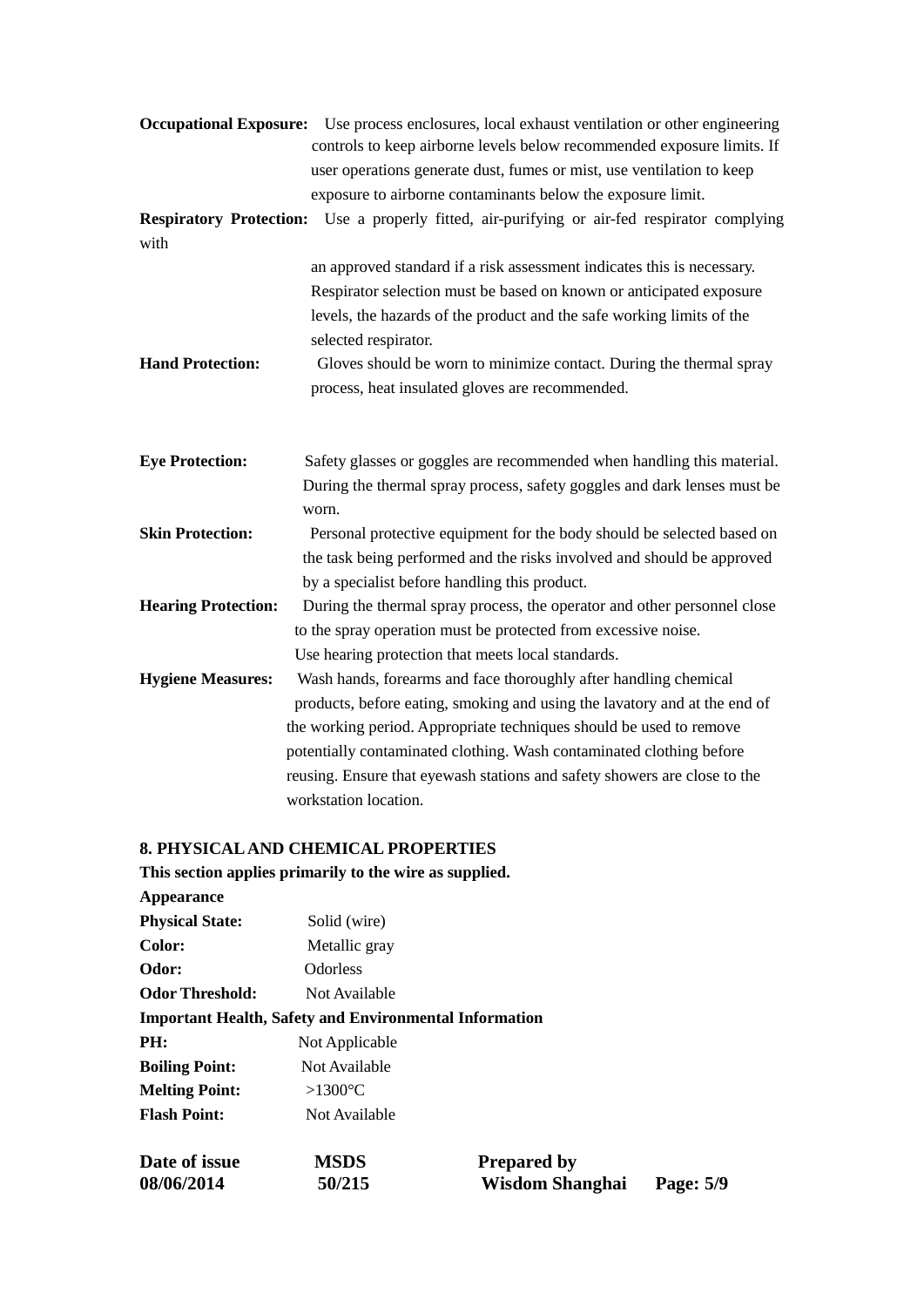| <b>Explosive Properties:</b>                    | Thermal Spray Byproducts–Fine dust clouds may form explosive |
|-------------------------------------------------|--------------------------------------------------------------|
|                                                 | mixtures in air.                                             |
| <b>Explosion Limits:</b>                        | Not Available                                                |
| <b>Oxidizing Properties:</b>                    | Not expected based on chemical composition.                  |
| <b>Vapor Pressure:</b>                          | Not Applicable                                               |
| <b>Relative Density:</b>                        | $\approx$ 8 – 9 g/cc                                         |
| <b>Solubility:</b>                              | Insoluble in water                                           |
| <b>Viscosity:</b>                               | Not Applicable                                               |
| <b>Vapor Density:</b>                           | Not Applicable                                               |
| <b>Evaporative Rate:</b>                        | Not Applicable                                               |
| <b>Other Information</b>                        |                                                              |
| <b>Auto-Ignition Temperature:</b> Not Available |                                                              |

#### **9. STABILITY AND REACTIVITY**

**This section applies primarily to the wire as supplied. Stability:** The product is stable under normal storage conditions. **Conditions to Avoid:** Store in a cool dry place away from incompatible materials. **Materials to Avoid:** Strong acids **Hazardous Decomposition Products:**

> During the thermal spray or welding processes, gaseous reaction products may include carbon monoxide and carbon dioxide. Ozone and nitrogen oxides may be formed by radiation from the arc.

#### **10. TOXICOLOGICAL INFORMATION**

#### **This information applies to the wire as supplied and the byproducts produced during the thermal spray process.**

#### **Potential Acute Health Effects**

| <b>Inhalation:</b>                                                | Exposure to high concentrations may result in health complaints. Irritating to |  |
|-------------------------------------------------------------------|--------------------------------------------------------------------------------|--|
|                                                                   | respiratory system. Exposure may result in depressed respiration, coughing,    |  |
|                                                                   | nausea and sore throat. Prolonged or repeated exposure to large amounts        |  |
|                                                                   | may cause damage to lungs (lung edema).                                        |  |
|                                                                   |                                                                                |  |
| $\mathbf{I}$ <sub>n</sub> $\alpha$ $\alpha$ <sup>1</sup> $\alpha$ | Dual an aad, ay waxaatad ayyaasuun wax ka iyyitatiya ta waxafa, thuqat ay d    |  |

| Ingestion: | Prolonged or repeated exposure may be irritating to mouth, throat and         |
|------------|-------------------------------------------------------------------------------|
|            | esophagus (sore throat, nausea).                                              |
| Skin:      | Exposure to high concentrations may result in health complaints. Prolonged or |
|            | exposure may be irritating (redness, pain).                                   |
|            | .                                                                             |

**Eyes:** Moderately irritating to eyes.

#### **Acute Toxicity**

| Date of issue | <b>MSDS</b> | <b>Prepared by</b> |           |
|---------------|-------------|--------------------|-----------|
| 08/06/2014    | 50/215      | Wisdom Shanghai    | Page: 6/9 |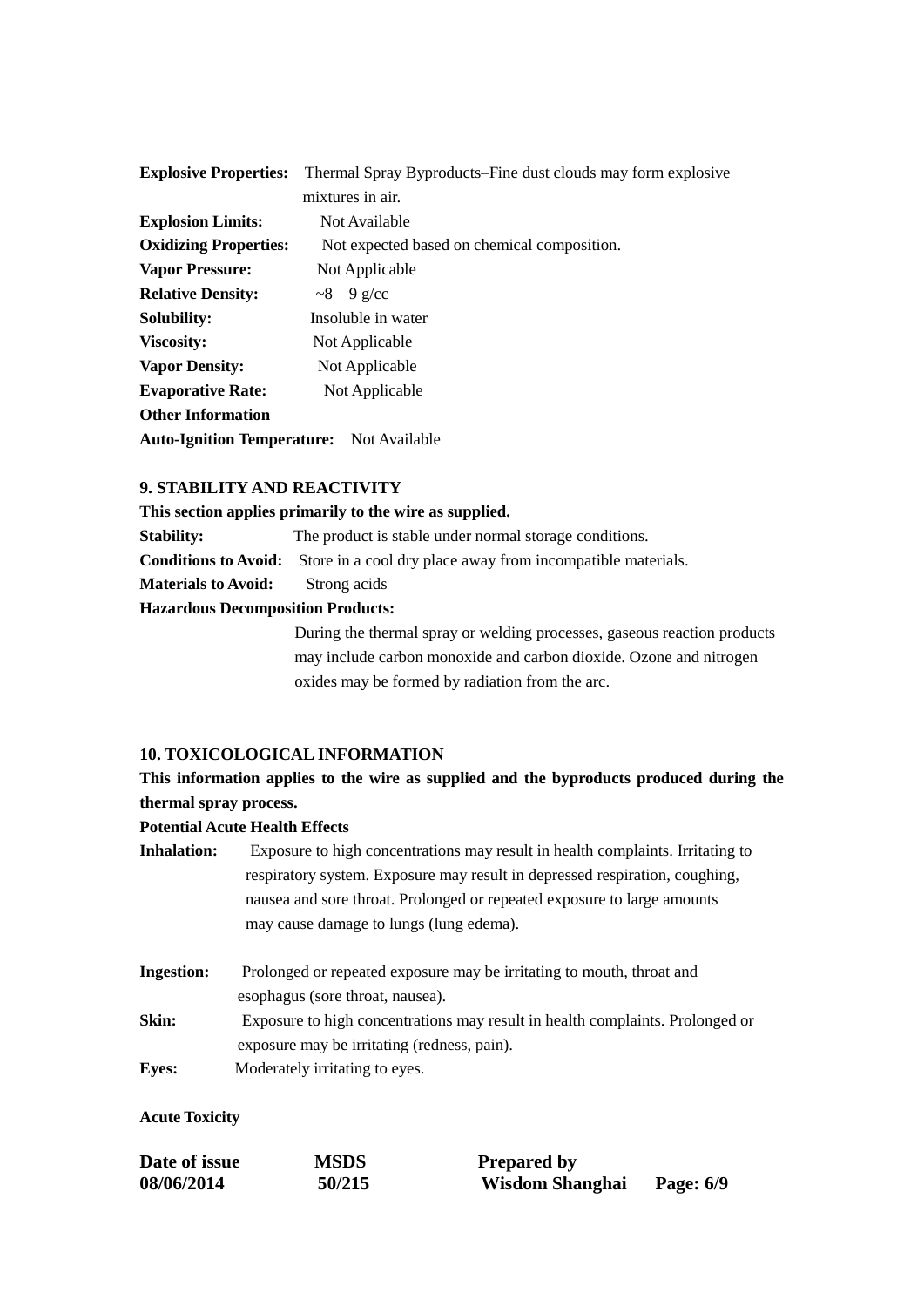| Component     | <b>Test</b>      | Result                            | Route        | <b>Species</b> |
|---------------|------------------|-----------------------------------|--------------|----------------|
| <b>Nickel</b> | LDL <sub>0</sub> | $5 \text{ mg/kg}$                 | Oral         | Guinea Pig     |
|               | LD50             | $9000$ mg/kg                      | Oral         | Rat            |
| Cobalt        | LDL <sub>o</sub> | $750 \text{ mg/kg}$               | Oral         | Rabbit         |
|               | LD50             | $6171$ mg/kg                      | Oral         | Rat            |
|               | LD50             | $650$ mg/kg                       | Oral         | Rat            |
| <b>Boron</b>  | LD50             | $310 \text{ mg/kg}$               | Oral         | Rabbit         |
|               | LD50             | $250 \frac{\text{mg}}{\text{kg}}$ | Oral         | Cat            |
| Manganese     | LD50 9000        | mg/kg                             | Oral         | Rat            |
| Silicon       | LD50             | $3160$ mg/kg                      | $3160$ mg/kg | Rat            |

#### **Potential Chronic Health Effects**

| <b>Nickel</b>                 | Carcinogen Category 3; R40, R43                                              |  |  |
|-------------------------------|------------------------------------------------------------------------------|--|--|
| <b>Carcinogenicity:</b>       | Contains material which may cause cancer, based on animal data. Risk of      |  |  |
|                               | cancer depends on duration and level of exposure.                            |  |  |
| <b>Mutagenicity:</b>          | No known significant effects or critical hazards.                            |  |  |
| <b>Reproductive Toxicity:</b> | No known significant effects or critical hazards. Over-Exposure              |  |  |
|                               | Signs/Symptoms                                                               |  |  |
| <b>Target Organs:</b>         | Contains material which causes damage to the following organs: blood,        |  |  |
|                               | kidneys, lungs, upper respiratory tract, skin, central nervous system (CNS), |  |  |
|                               | eye lens or cornea.                                                          |  |  |

#### **11. ECOLOGICAL INFORMATION**

#### **This information applies to the wire as supplied.**

#### **Ecotoxicity Data**

| <b>Species</b>        | Component | Period   | Result            |
|-----------------------|-----------|----------|-------------------|
| Daphniamagna<br>EC50) | Manganese | 48 hours | $40 \text{ mg}/1$ |

**Other Adverse Effects: No known significant effects or critical hazards.**

#### **12. DISPOSAL CONSIDERATIONS**

**This information applies to the wire as supplied and the byproducts produced during the thermal spray process.**

| <b>Methods of Disposal:</b>   |                                  | Disposal of this product, solutions and any by-products should at all |           |
|-------------------------------|----------------------------------|-----------------------------------------------------------------------|-----------|
|                               |                                  | times comply with the requirements of environmental protection and    |           |
|                               |                                  | waste disposal legislation and any regional local authority needs.    |           |
| <b>Disposal of Packaging:</b> |                                  | Contaminated packaging material should be disposed of in the same     |           |
|                               |                                  | manner as the product itself. Non-contaminated or clean packaging     |           |
|                               |                                  | material should be reused for the same product treated as domestic    |           |
|                               | waste or material for recycling. |                                                                       |           |
| Date of issue                 | <b>MSDS</b>                      | <b>Prepared by</b>                                                    |           |
| 08/06/2014                    | 50/215                           | <b>Wisdom Shanghai</b>                                                | Page: 7/9 |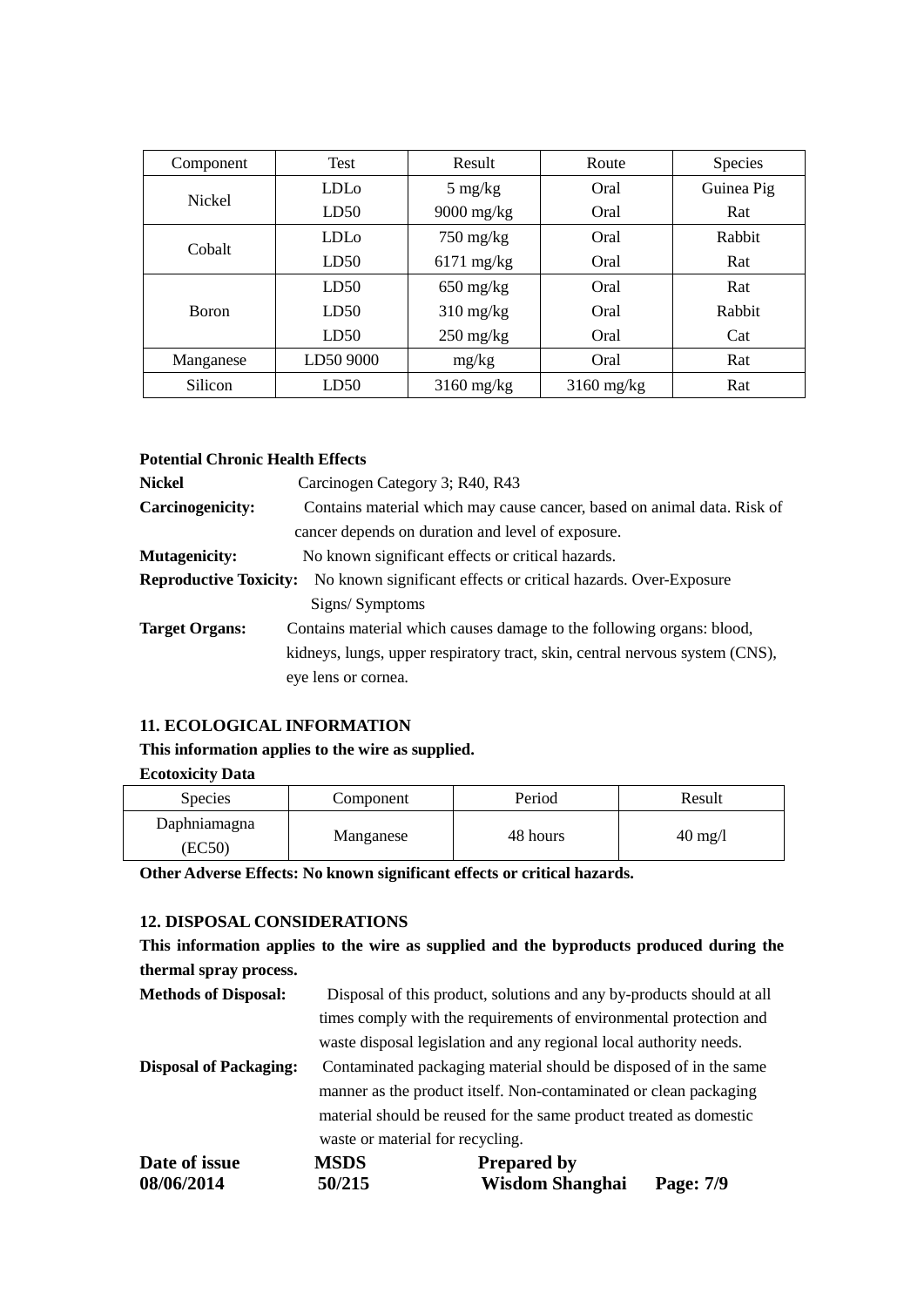**Hazardous Waste:** The classification of the product and byproducts may meet the criteria for a hazardous waste

#### **13. TRANSPORT INFORMATION**

#### **This information applies to the wire as supplied.**

#### **International Transport Regulations**

| Regulatory        | <b>UN</b>  | Proper               | Class | Packing Group | Label | Additional  |
|-------------------|------------|----------------------|-------|---------------|-------|-------------|
| Information       | Number     | <b>Shipping Name</b> |       |               |       | Information |
| <b>ADR/RID</b>    | <b>Not</b> |                      |       |               |       |             |
| Class             | Regulated  |                      |       |               |       |             |
| <b>ADNR Class</b> | <b>Not</b> |                      |       |               |       |             |
|                   | Regulated  |                      |       |               |       |             |
| <b>IMDG Class</b> | <b>Not</b> |                      |       |               |       |             |
|                   | Regulated  |                      |       |               |       |             |
| <b>IATA Class</b> | <b>Not</b> |                      |       |               |       |             |
|                   | Regulated  |                      |       |               |       |             |

#### **14. REGULATORY INFORMATION**

#### **This information applies to the wire as supplied.**

#### **SARA Section 313 Supplier Notification:**

The product covered by this MSDS may contain the following toxic chemicals subject to the reporting requirements of Section 313 of the Emergency Planning and Community Right-To-Know act of 1986 and of 40 DFR 372: Chromium, Copper, Manganese and Nickel. Refer to Section 3 of this MSDS for percentage of each element by weight and CAS number.

| <b>Hazard Symbol:</b>  | Harmful                                                                    |
|------------------------|----------------------------------------------------------------------------|
|                        | Risk Phrases: R40 – Limited evidence of a carcinogenic effect              |
| R42/43:                | May cause sensitization by inhalation and skin contact.                    |
|                        | R <sub>15</sub> – Contact with water liberates extremely flammable gases   |
|                        | $R10 - \text{Flammable}$                                                   |
| <b>Safety Phrases:</b> | $S22 - Do$ not breathe dust                                                |
|                        | $S24 -$ Avoid contact with skin                                            |
|                        | $S37$ – Wear suitable protective gloves                                    |
| <b>Contains:</b>       | Nickel                                                                     |
| <b>Product Use:</b>    | Classification and labeling have been performed according to EU Directives |
|                        | 67/548/EEC and 1999/45/EC (including amendments) and the intended use.     |
|                        | <b>Industrial Applications:</b> Used by spraying or welding.               |

| Date of issue | MS  |
|---------------|-----|
| 08/06/2014    | 50/ |

**DS** Prepared by **08/06/2014 50/215 Wisdom Shanghai Page: 8/9**